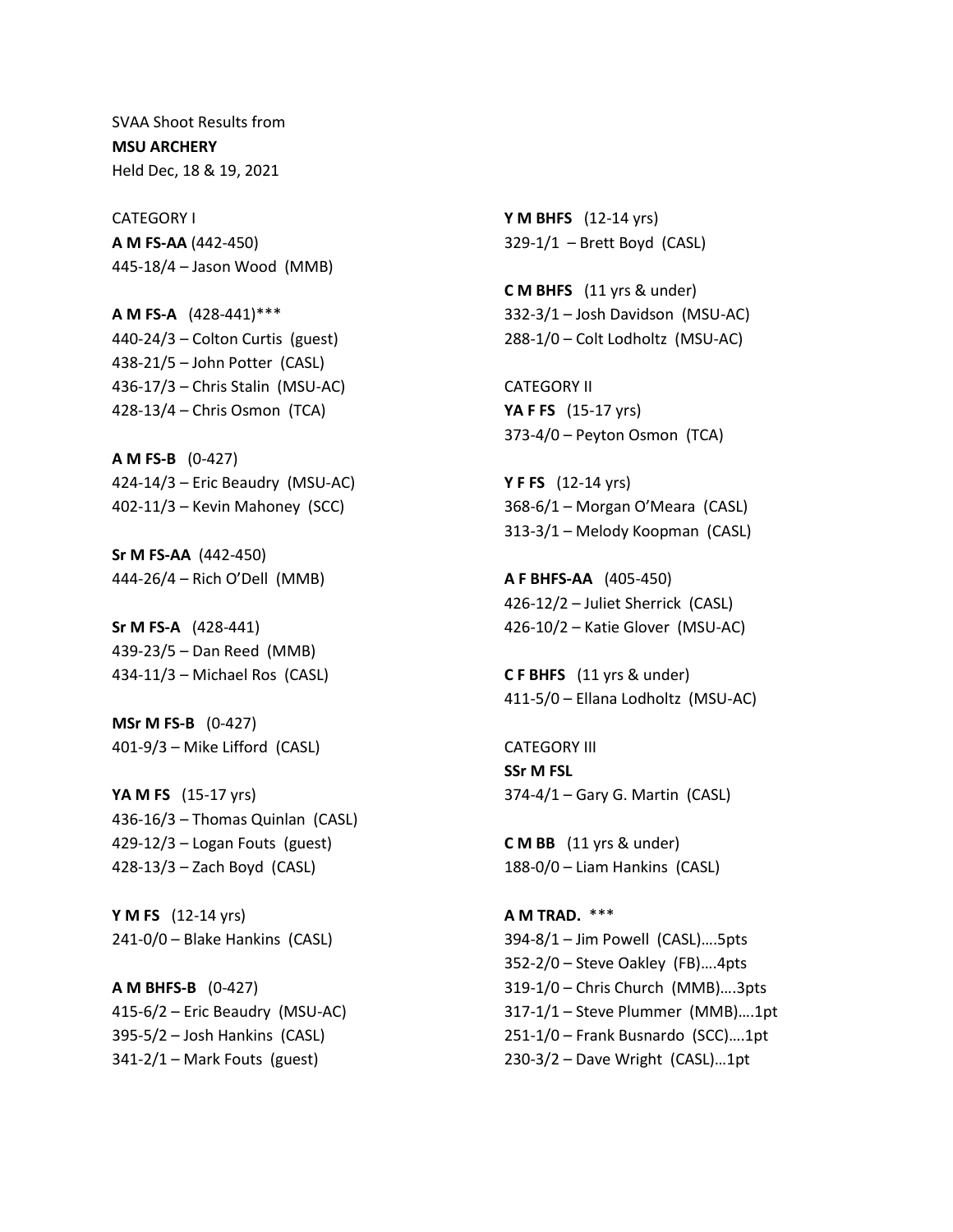CATEGORY IV **YA F FSLR** (15-17 yrs) 315-1/0 – Tabitha Wright (CASL)

**C F FSLR** (12-14 yrs) 355-2/1 – Millie Oakley (FB)

**A F BB** 350-1/0 – Kirsten Wright (CASL)

**Y F BB** (12-14 yrs) 285-1/2 – Clare Potter (CASL)

**A F TRAD** 319-3/2 – Charity Wood (MMB) \*\*\*\*\*\*\*\*\*\*\*\*\*\*\*\*\*\*\*\*\*\*\*\*\*\*\*

### **RIBBONS**

CAPITAL AREA SPORTSMENS John Potter 1st Thomas Quinlan  $1<sup>st</sup>$ Blake Hankins 1st Brett Boyd 1st Morgan O'Meara 1st Juliet Sherrick 1st Gary G. Martin 1st Liam Hankins 1st Tabitha Wright 1st Kirsten Wright 1st Clare Potter 1st Michael Ros 2<sup>nd</sup> Zach Boyd 2<sup>nd</sup> Josh Hankins 2nd Melody Koopman 2<sup>nd</sup>

## FLINT BOWMEN

Millie Oakley 1st Steve Oakley 2<sup>nd</sup>

#### MSU ARCHERY

Josh Davidson 2st Ellena Lodholtz 1st Chris Stalin 2<sup>nd</sup> Colt Lodholtz 2<sup>nd</sup> Katie Glover 2<sup>nd</sup>

## MID-MICHEE BOWMEN

Jason Wood 1st Charity Wood 1st Chris Church 3rd

SHIAWASSEE CONSERVATION Kevin Mahoney 2<sup>nd</sup>

TUSCOLA COUNTY ARCHERS Peyton Osmon 1st Chris Osmon 3rd . . . . . . . . .

# **TRAD. COMP.** total

8 pts – (MMB (C.Wood  $1^\text{st}$  –  $C.$ Church  $3^{rd}$  + S.Plummer)................30

6 pts – CASL (J.Powell  $1^{st}$  + D.Wright)........17

4 pts – FS (S.Oakley 2nd)……………………………8

1 pt – SCC (f.Busnardo)……………………………..10 \*\*\*\*\*\*\*\*\*\*\*\*\*\*\*\*\*\*\*\*\*\*\*\*\*\*\*\*\*\*\*\*\*\*\*\*\*\*\*

Merry Christmas and a

Very Happy New Year

to you all!!!!